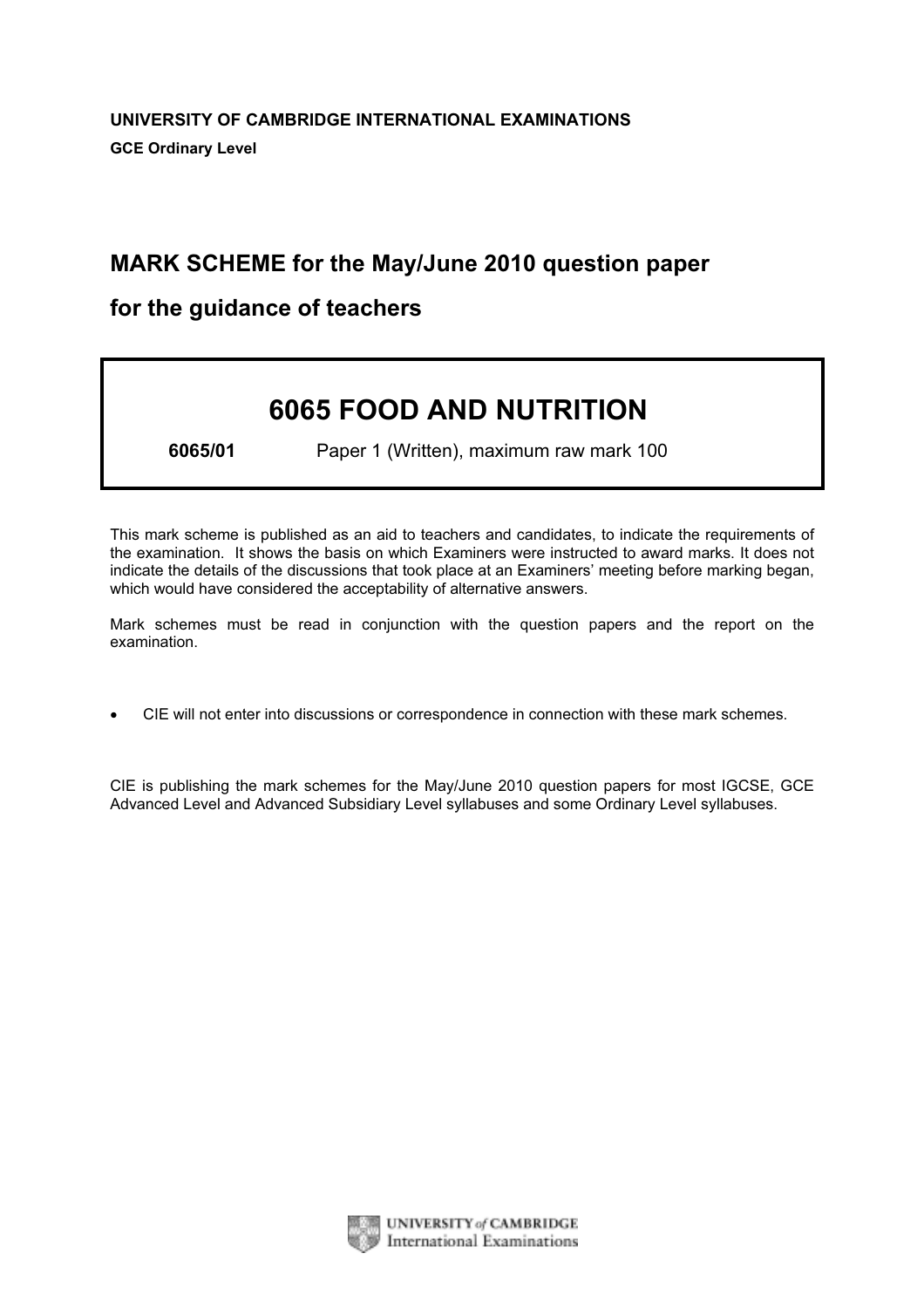| Page 2 |     |  | <b>Mark Scheme: Teachers' version</b>                                                                                                                                                                                                                                                                                                                                                                                                                                                                                                                             | <b>Syllabus</b> | <b>Paper</b> |
|--------|-----|--|-------------------------------------------------------------------------------------------------------------------------------------------------------------------------------------------------------------------------------------------------------------------------------------------------------------------------------------------------------------------------------------------------------------------------------------------------------------------------------------------------------------------------------------------------------------------|-----------------|--------------|
|        |     |  | GCE O LEVEL - May/June 2010                                                                                                                                                                                                                                                                                                                                                                                                                                                                                                                                       | 6065            | 01           |
|        |     |  | <b>Section A</b>                                                                                                                                                                                                                                                                                                                                                                                                                                                                                                                                                  |                 |              |
| 1      | (a) |  | (i) Monosaccharides<br>simple sugars $-C_6H_{12}O_6$ – basic unit – end product of digestion –<br>sweet - soluble in water<br>$(4 \text{ points})$ $(2 \text{ points} = 1 \text{ mark})$                                                                                                                                                                                                                                                                                                                                                                          |                 | $[2]$        |
|        |     |  | (ii) Disaccharides<br>double sugars $-C_{12}H_{22}O_{11} - 2$ monosaccharides combined –<br>sweet – soluble in water – glucose + 1 other simple sugar –<br>broken down to monosaccharides during digestion<br>$(4$ points) $(2$ points = 1 mark)                                                                                                                                                                                                                                                                                                                  |                 | $[2]$        |
|        |     |  | (iii) Polysaccharides<br>made up of many monosaccharides - insoluble in water - not sweet -<br>not all polysaccharides can be digested -<br>Non Starch Polysaccharide (NSP) – adds bulk to diet –<br>prevents constipation/diverticulitis/varicose veins etc.-<br>chain is branched - cannot break -<br>starch can be digested – because molecules are linked together in a simple chain<br>$(4 \text{ points})$ $(2 \text{ points} = 1 \text{ mark})$                                                                                                            |                 | $[2]$        |
|        |     |  | (iv) Digestion and absorption<br>in the mouth<br>amylase/ptyalin – from salivary glands – acts on cooked starch –<br>converting it into maltose<br>in the duodenum<br>amylase – in pancreatic juice – converts starch to maltose<br>in the ileum<br>maltase – in intestinal juice – converts maltose to glucose –<br>villi – finger-like projections – in walls of small intestine –<br>have walls made of single cells - and a network of blood capillaries -<br>glucose passes through walls of blood vessels - into bloodstream -<br>then transported to liver |                 |              |
|        |     |  | $(12 \text{ points})$ (2 points = 1 mark)<br>(v) Reasons for reducing sugar intake<br>tooth decay – bacteria change sugar to acids – dissolve enamel<br>excess stored as fat - obesity - breathless - low self-esteem -<br>associated with coronary heart disease (CHD) – varicose veins – hypertension etc.<br>risk of diabetes – too much glucose in blood for insulin produced<br>3 reasons + 3 explanations<br>$(6 \text{ points})$ $(2 \text{ points} = 1 \text{ mark})$                                                                                     |                 | [6]<br>$[3]$ |
|        |     |  | (vi) Ways of reducing sugar<br>avoid adding sugar to drinks - use artificial sweetener -<br>fewer sweets/chocolate - biscuits/cakes - reduce sugar in recipes -<br>use canned fruit in fruit juice instead of syrup -<br>drink low calorie drinks/Diet Coke - avoid fizzy drinks -<br>do not buy sugar-coated breakfast cereal - buy 'sugar free' products -<br>fewer convenience foods - study nutritional information on packaging<br>$(6 \text{ points})$ $(2 \text{ points} = 1 \text{ mark})$                                                                |                 | $[3]$        |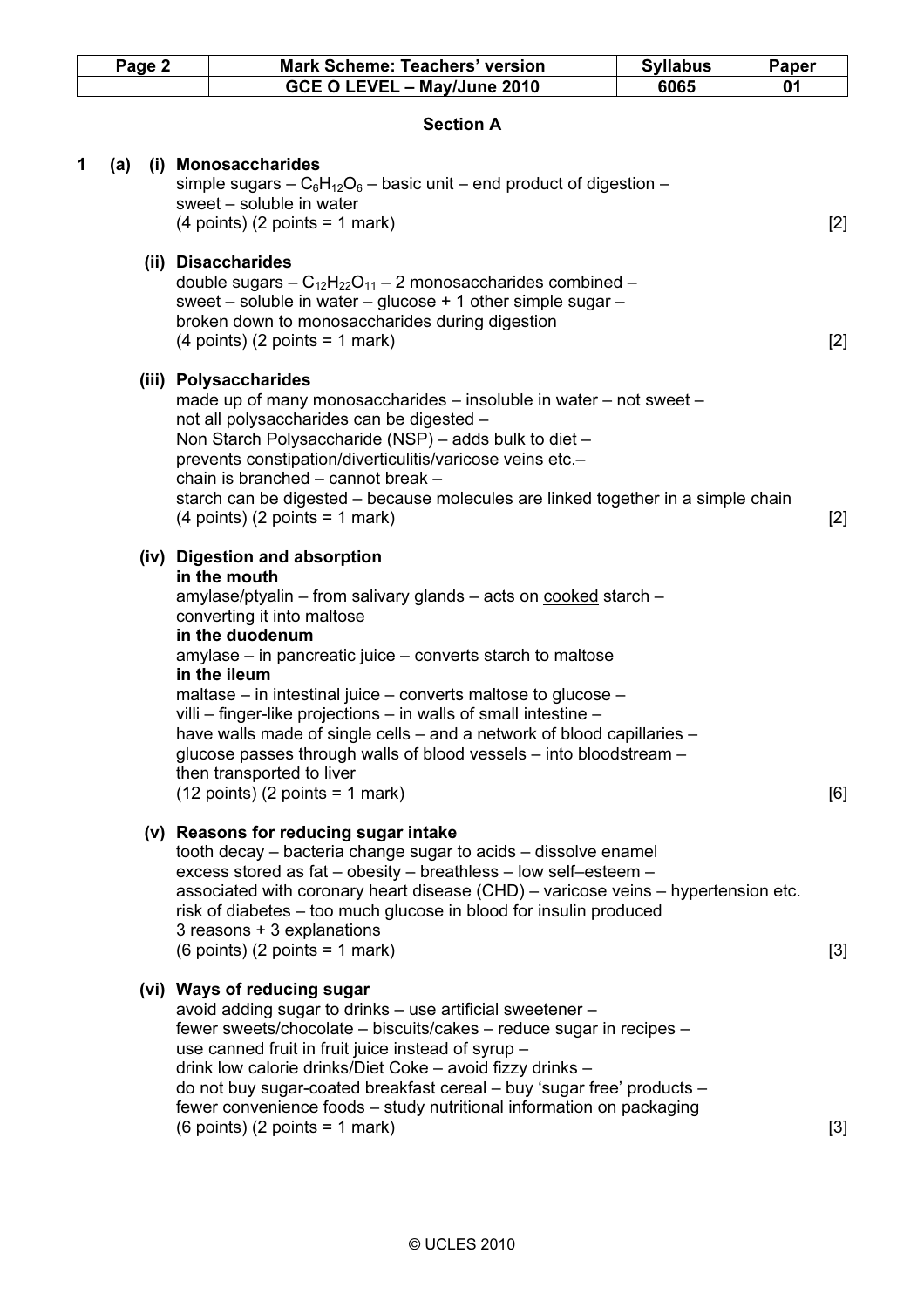| Page 3 |     |                      | <b>Mark Scheme: Teachers' version</b>                                                                                                                                                                                                                                                                                                                                                                                            | <b>Syllabus</b> | Paper |
|--------|-----|----------------------|----------------------------------------------------------------------------------------------------------------------------------------------------------------------------------------------------------------------------------------------------------------------------------------------------------------------------------------------------------------------------------------------------------------------------------|-----------------|-------|
|        |     |                      | GCE O LEVEL - May/June 2010                                                                                                                                                                                                                                                                                                                                                                                                      | 6065            | 01    |
| (b)    | (i) |                      | Importance of iron<br>formation of haemoglobin - red pigment in blood -<br>picks up oxygen from lungs - oxyhaemoglobin -<br>transports oxygen to cells - oxidises glucose - cell respiration -<br>energy produced – leaving carbon dioxide and water –<br>$CO2$ attaches to haemoglobin – carboxyhaemoglobin –<br>tranported to lungs – for breathing out/disposal<br>$(4 \text{ points})$ $(2 \text{ points} = 1 \text{ mark})$ |                 | $[2]$ |
|        |     |                      | (ii) Sources of iron<br>liver/kidney – red meat (or one named e.g. corned beef) –<br>eggs - cocoa/plain chocolate - curry powder - black treacle -<br>dried fruit (or named e.g.) - pulses (or named e.g.) - soya beans -<br>green vegetables (or one named e.g.)<br>$(4$ points) $(2$ points = 1 mark)                                                                                                                          |                 | $[2]$ |
|        |     | $(1$ mark $)$        | (iii) Deficiency disease<br>Anaemia                                                                                                                                                                                                                                                                                                                                                                                              |                 | $[1]$ |
|        |     |                      | (iv) Symptoms<br>pale – tired/lethargic/fatigued – weak – headaches –<br>feel dizzy/faint - lacks energy - breathless -<br>$(2 points = 1 mark)$                                                                                                                                                                                                                                                                                 |                 | $[1]$ |
| (c)    |     |                      | (i) Importance of vitamin C<br>clear skin – building/maintenance of linings of digestive system –<br>makes connective tissue - to bind cells together -<br>for production of blood $-$ and walls of blood vessels $-$ immunity $-$<br>growth – helps to heal wounds/fractures –<br>helps to build strong teeth and gums -<br>absorption of iron – antioxidant etc.<br>$(4$ points) $(2$ points = 1 mark)                         |                 | $[2]$ |
|        |     |                      | (ii) Sources of vitamin C<br>citrus fruit (or named e.g.) - blackcurrants - rose hips -<br>strawberries – melon – tomatoes – mango – green peppers –<br>green vegetables (or named e.g.) – new potatoes etc.<br>$(4$ points) $(2$ points = 1 mark)                                                                                                                                                                               |                 | $[2]$ |
|        |     | Scurvy<br>$(1$ mark) | (iii) Deficiency disease                                                                                                                                                                                                                                                                                                                                                                                                         |                 | $[1]$ |
|        |     |                      | (iv) Symptoms<br>walls of blood vessels weaken/break - blood escapes -<br>bruises appear under the skin – pain in muscles and joints –<br>gums bleed - teeth loosen - heart failure -<br>as blood passes through walls of capillaries etc.<br>$(2 points = 1 mark)$                                                                                                                                                              |                 | $[1]$ |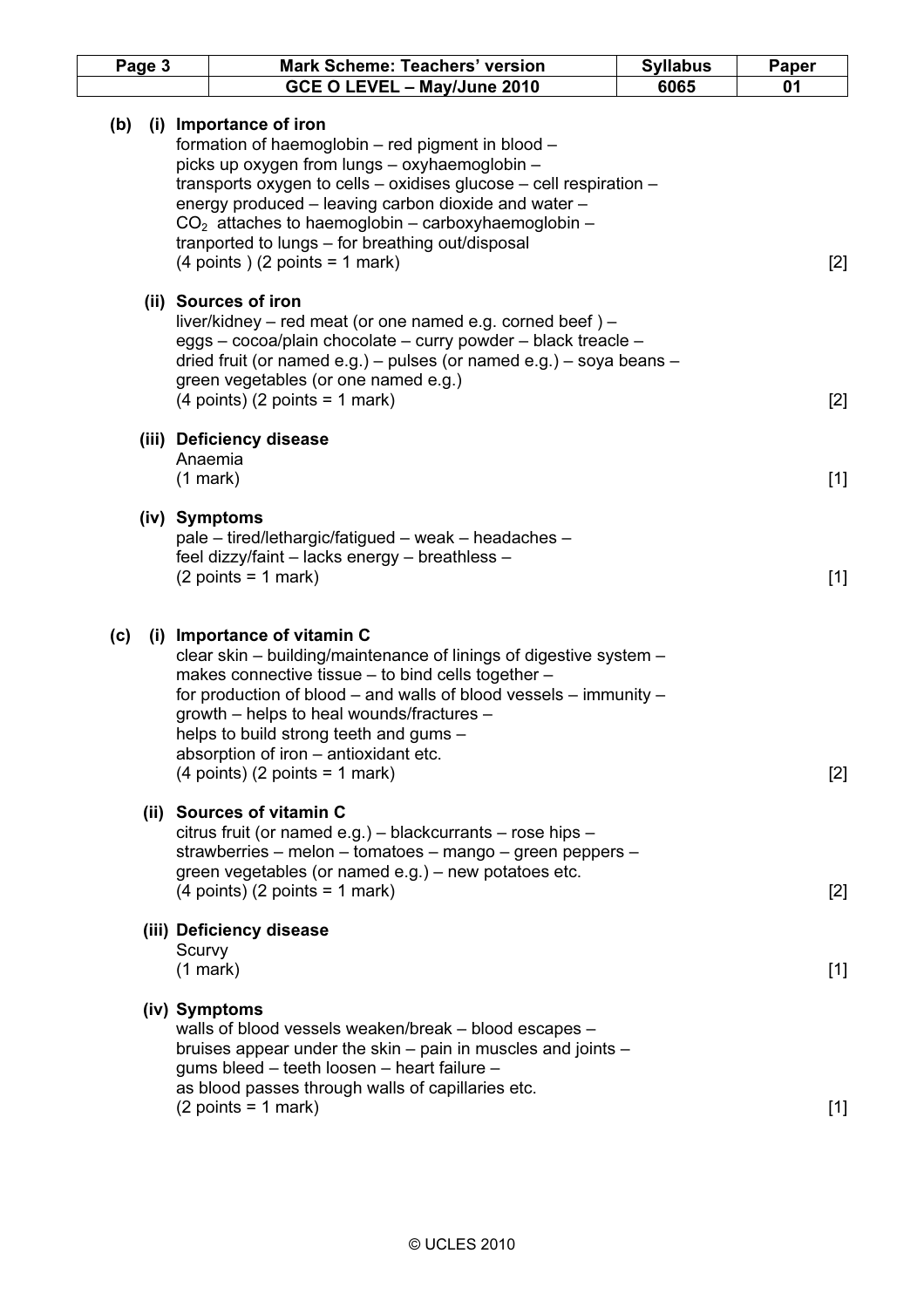| Page 4 | <b>Mark Scheme: Teachers' version</b> | <b>Syllabus</b> | Paper |
|--------|---------------------------------------|-----------------|-------|
|        | GCE O LEVEL - May/June 2010           | 6065            |       |

# (d) Deficiency diseases

|                                                            | Not iron or vitamin $C - in$ previous questions |     |
|------------------------------------------------------------|-------------------------------------------------|-----|
| Vitamin A/Retinol                                          | Night blindness/Xerophthalmia                   |     |
| Vitamin D/Cholecalciferol                                  | Rickets/osteomalacia                            |     |
| Vitamin B1/Thiamine                                        | Beri-beri                                       |     |
| Vitamin B2/Riboflavin                                      | Dermatitis/cataracts                            |     |
| Vitamin B3/Nicotinic acid                                  | Pellagra                                        |     |
| Vitamin B12/cobalamin                                      | Pernicious anaemia                              |     |
| Folate/folic acid                                          | Anaemia/spina bifida                            |     |
| Calcium                                                    | Rickets/osteomalacia/osteoporsis/tetany         |     |
| lodine                                                     | Goitre                                          |     |
| Protein                                                    | Kwashiorkor                                     |     |
| Carbohyrate/fat/protein                                    | Marasmus (lack of energy foods)                 |     |
| 4 deficiency diseases × 1 point                            |                                                 |     |
| 4 associated nutrients × 1 point                           |                                                 |     |
| $(8 \text{ points})$ $(2 \text{ points} = 1 \text{ mark})$ |                                                 | [4] |

# (e) Planning meals for the elderly

 small portions – appetite reduces with age remove bones/skin etc. – eyesight may be poorer – food needs to be easy to eat/chew – may need to cut into small pieces/mince – elderly may have few teeth fewer carbohydrate foods – elderly may be less active need protein foods – to repair worn out cells iron – to prevent anaemia vitamin C – to absorb iron – immunity calcium/phosphorus – to maintain bones and teeth – for blood clotting – muscle function vitamin D – to absorb calcium soft foods – easier to eat low in fat – easier to digest – reduces risk of CHD – obesity reduce salt – reduces risk of hypertension/high blood pressure reduce sugar – reduces risk of tooth decay and obesity – high sugar intake is linked to diabetes fruit and vegetables – NSP – less risk of constipation variety of colour – flavour – texture – to add interest – make appetising reduce spices and strong flavours – these are less easily tolerated snack foods should be nutritious – include milk daily etc.  $(12 \text{ points}) (2 \text{ points} = 1 \text{ mark})$  [6]

[Section A Total: 40]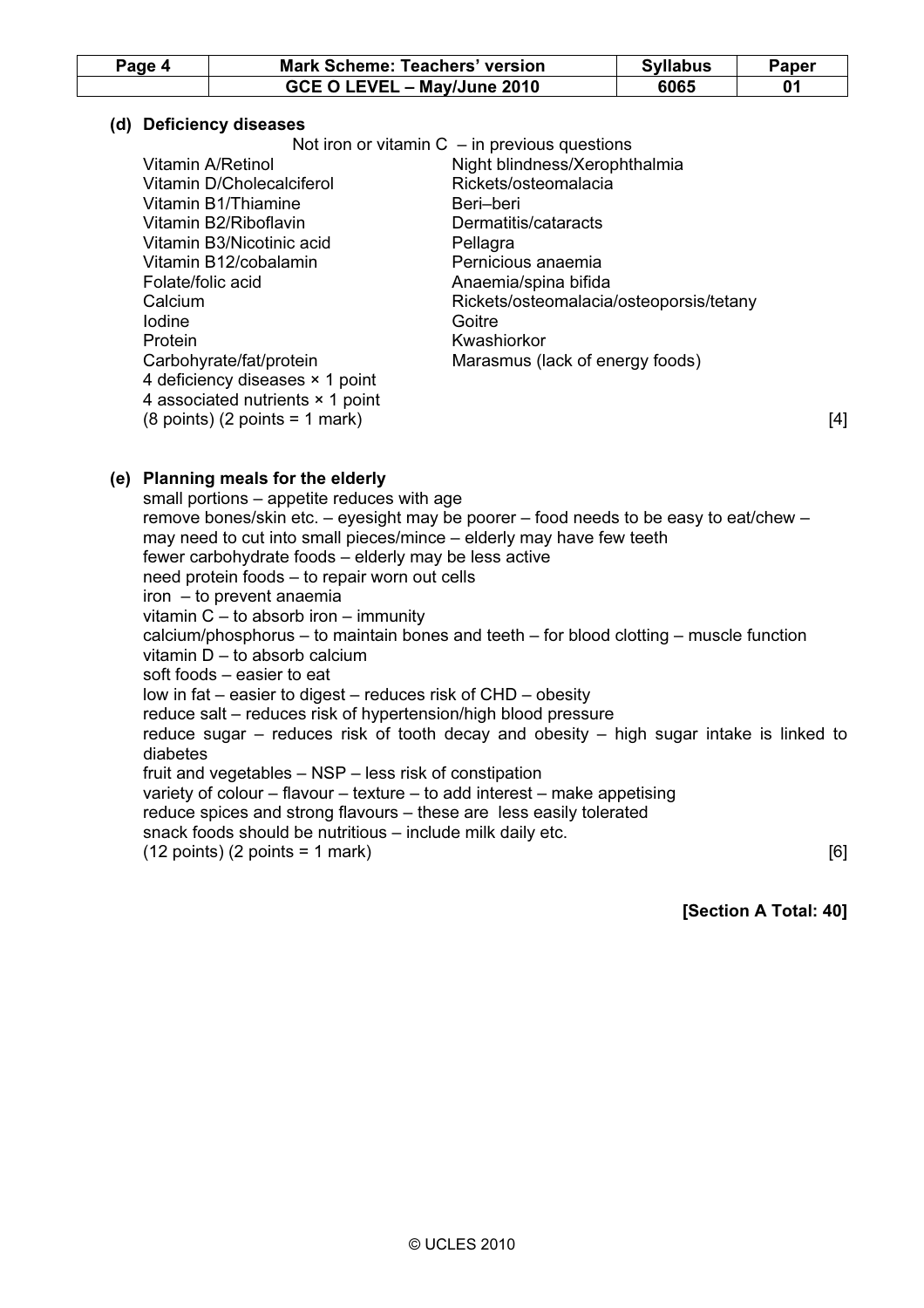|              | Page 5 |                                                                                                                                              | <b>Mark Scheme: Teachers' version</b>                                                                                                                                                                                                                                                                                                                                                                                                                                                                                                                                                                                                                                                                                                                  |                                                                                                                                                                                                                                                                                                                                                                                                                        | <b>Syllabus</b> | Paper |
|--------------|--------|----------------------------------------------------------------------------------------------------------------------------------------------|--------------------------------------------------------------------------------------------------------------------------------------------------------------------------------------------------------------------------------------------------------------------------------------------------------------------------------------------------------------------------------------------------------------------------------------------------------------------------------------------------------------------------------------------------------------------------------------------------------------------------------------------------------------------------------------------------------------------------------------------------------|------------------------------------------------------------------------------------------------------------------------------------------------------------------------------------------------------------------------------------------------------------------------------------------------------------------------------------------------------------------------------------------------------------------------|-----------------|-------|
|              |        |                                                                                                                                              | GCE O LEVEL - May/June 2010                                                                                                                                                                                                                                                                                                                                                                                                                                                                                                                                                                                                                                                                                                                            |                                                                                                                                                                                                                                                                                                                                                                                                                        | 6065            | 01    |
|              |        |                                                                                                                                              |                                                                                                                                                                                                                                                                                                                                                                                                                                                                                                                                                                                                                                                                                                                                                        | <b>Section B</b>                                                                                                                                                                                                                                                                                                                                                                                                       |                 |       |
| $\mathbf{2}$ |        |                                                                                                                                              | (a) Nutrients in eggs<br>protein (or named e.g. ovalbumin/mucin/vitellin) - fat -<br>vitamin A/retinol - vitamin D/cholecalciferol -<br>vitamin B2/riboflavin (or vitamin B) - iron - phosphorus - sulfur<br>$(6 \text{ points})$ $(2 \text{ points} = 1 \text{ mark})$                                                                                                                                                                                                                                                                                                                                                                                                                                                                                |                                                                                                                                                                                                                                                                                                                                                                                                                        |                 | [3]   |
|              |        | (b) Uses of eggs<br>lightening<br>thickening<br>setting<br>emulsifying<br>binding<br>coating<br>glazing<br>enriching<br>garnishing<br>colour | main dish/breakfast/snack -<br>trapping air/making mixtures rise -<br>5 uses + 5 examples<br>$(10 \text{ points})$ $(2 \text{ points} = 1 \text{ mark})$                                                                                                                                                                                                                                                                                                                                                                                                                                                                                                                                                                                               | omelette, scrambled egg, boiled egg etc.<br>Swiss roll, sponge flan etc.<br>mousse, meringue, soufflé<br>custard, sauces, soup etc.<br>quiche, rich cakes, baked egg custard etc.<br>mayonnaise, rich cakes etc.<br>croquettes, fish cakes, stuffing etc.<br>Scotch eggs, fish fillets etc.<br>pastry, bread etc.<br>sauces, milk pudding, soup etc.<br>salad, dressed crab, omelette strips etc.<br>pastry, cake etc. |                 | [5]   |
|              |        |                                                                                                                                              |                                                                                                                                                                                                                                                                                                                                                                                                                                                                                                                                                                                                                                                                                                                                                        |                                                                                                                                                                                                                                                                                                                                                                                                                        |                 |       |
|              |        | (c) Storage of eggs                                                                                                                          | cool place/refrigerator - keep longer -<br>not too dry - water evaporates -<br>in an egg box/special rack in fridge door - safe/less easily broken -<br>do not store past expiry date - not safe to eat - risk of Salmonella -<br>do not freeze whole eggs - liquid inside shell expands and cracks shell<br>freeze only if separated - add sugar or salt to egg whites -<br>do not wash shells - removes protective cuticle - bacteria enter -<br>round end upwards - air space at top - holds yolk in place -<br>check for cracked eggs - bacteria enter - egg contaminated -<br>use in rotation – prevents waste –<br>keep away from strong smells/onions/fish – smell absorbed through pores in shell – etc.<br>$(6$ points) $(2$ points = 1 mark) |                                                                                                                                                                                                                                                                                                                                                                                                                        |                 | $[3]$ |
|              |        |                                                                                                                                              | (d) Changes when egg is boiled<br>protein coagulates/sets/solidifies/hardens -<br>egg white at $60^{\circ}$ C – egg yolk at $66^{\circ}$ C –<br>egg white thickens – changes from transparent to opaque –<br>becomes firm – then rubbery if overcooked –<br>yolk thickens – becomes powdery when overheated –<br>green ring forms around yolk - ferrous sulfate -                                                                                                                                                                                                                                                                                                                                                                                      |                                                                                                                                                                                                                                                                                                                                                                                                                        |                 |       |

 $(8 \text{ points}) (2 \text{ points} = 1 \text{ mark})$  [4]

iron in yolk – sulfur in egg white –

indigestible if overcooked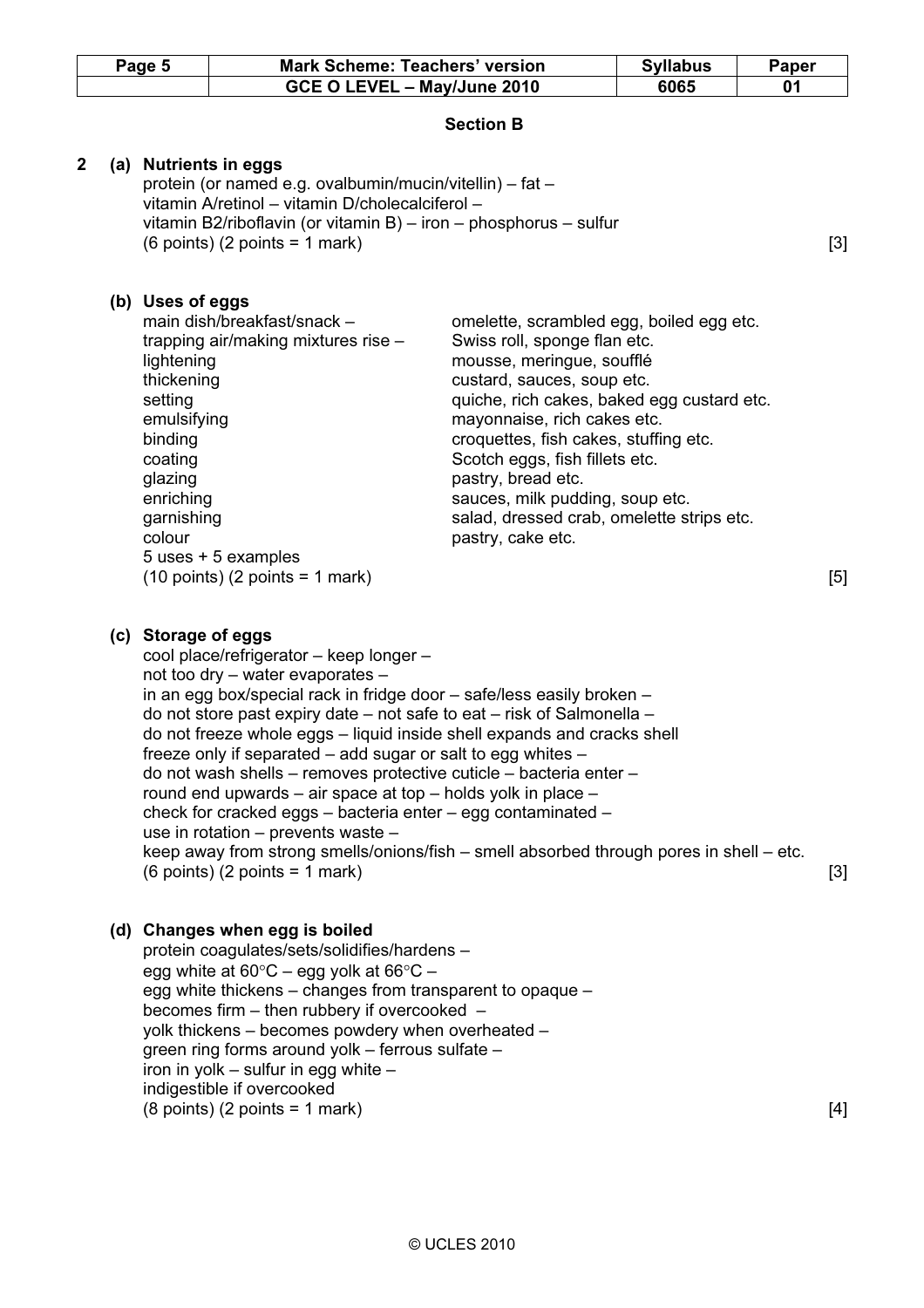| Page 6 | <b>Mark Scheme: Teachers' version</b> | <b>Syllabus</b> | Paper |
|--------|---------------------------------------|-----------------|-------|
|        | GCE O LEVEL - May/June 2010           | 6065            |       |

# 3 (a) Food additives

 nutritional – vitamin C in fruit juice, calcium in white flour, vitamins A and D in margarine improve keeping quality/preserve/reduce spoilage – used in processed foods – make food more attractive/add colour – flavour – smell – can improve texture/consistency – stabilisers – emulsify fat and water – prevent separating – ice cream, mayonnaise anti-oxidant – prevent rancidity in fats can be natural but not found in particular food added to or synthetic – e.g. vitamin C can be made synthetically – can be artificial colours and flavours etc. E numbers have been approved by the European Community – must be used in smallest amount possible to produce desired effect – some people are allergic/intolerant to certain additives long–term effect is not known – used in processed foods must be stated, by law, if contained in the product danger of adding nut extracts for those allergic to nuts etc. may be used to increase sales – longer shelf-life – reduce waste etc.  $(10 \text{ points})$  (2 points = 1 mark)  $[5]$ 

# (b) Uses of fats and oils

 spreading on bread – butter, margarine frying – corn oil, sunflower seed oil, dripping sauce-making – margarine, butter aeration – margarine traps air when creamed with sugar in cakes pastry-making – holds layers apart in flaky pastry – cake-making – shortening – crumbly texture of shortcrust pastry, rock buns etc. adding flavour – butter in cake-making improve keeping quality – butter used in rich cakes etc. sealing – melted butter/margarine on pate to retain moisture – flavour/colour adds calories without adding bulk – fried food dressings – French dressing form an emulsion – mayonnaise basting – adds moisture to meat cooked by dry heat/grilled/roasted decorating – butter icing make foods easier to eat/lubricates – butter on toast prevent sticking – oiled baking tins retains moisture – rich cakes glazes – melted butter on new potatoes, carrots etc.  $(10 \text{ points})$  (2 points = 1 mark) [5]

# (c) Reasons for choosing a vegetarian diet

 religious beliefs object to slaughter of animals – think it cruel – family custom expensive to rear animals – land could be used for crops – more people could be fed from same area of land dislike of animal flesh – texture/taste etc. meat is expensive to buy belief that vegetarian diet is more healthy – animal fat has cholesterol – associated with CHD recent health scares – BSE/bird 'flu etc./salmonella  $(10 \text{ points})$  (2 points = 1 mark)  $[5]$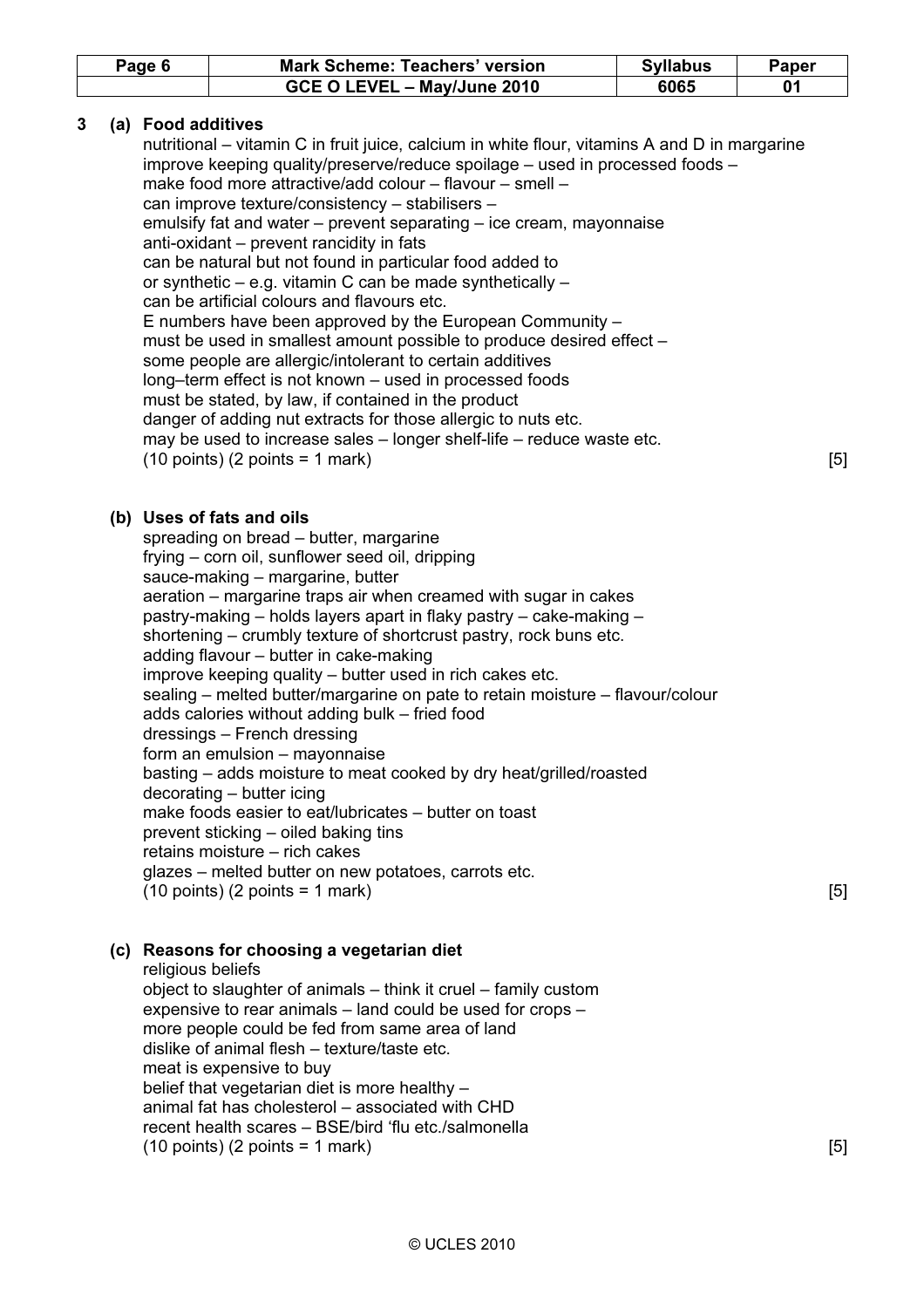| Page | <b>Mark Scheme: Teachers' version</b> | <b>Syllabus</b> | Paper |
|------|---------------------------------------|-----------------|-------|
|      | GCE O LEVEL - May/June 2010           | 6065            |       |

# 4 (a) Reasons for preserving food

 enjoy food out of season buy food when plentiful to use when scarce to cope with a glut to prevent waste to give variety – food can be frozen, dried new products made – jam, pickles etc. to enjoy foods produced in other countries to have a store of food useful in emergencies etc. to prevent the growth of yeast – mould – bacteria to prevent loss of water/dehydration of fresh foods  $(4 \text{ points}) (2 \text{ points} = 1 \text{ mark})$  [2]

# (b) Methods of preserving

#### Freezing

water in cells frozen – unavailable for growth of bacteria – bacteria cannot grow at low temperatures – dormant – e.g. fish, vegetables , meat etc.

#### Jam–making

 high sugar content/60% added sugar – water withdrawn from cells – too concentrated for bacteria to thrive sealed in jars – to prevent entry of micro-organisms e.g. plums, strawberries, guava etc.

#### **Pickling**

 salt to cover food – withdraw water from cells (by osmosis) acid/vinegar to replace water – micro-organisms cannot thrive in high acidic conditions e.g. onions, gherkins, cabbage etc.

### Pasteuristion

heated to  $72^{\circ}$ C (162 $^{\circ}$ F) – 15 seconds or 63 $^{\circ}$ C (145 $^{\circ}$ F) – 30 minutes cooled rapidly – destroys harmful bacteria e.g. milk, fruit juice etc.

#### Ultra Heat Treatment (UHT)

 heated to 132°C – for not more than 1 second – destroys harmful bacteria – prevents souring e.g. milk, cream etc

#### Bottling and Canning

 heat destroys bacteria – sealed to prevent further entry of bacteria e.g. fruit, milk, vegetables, fish etc.

# Drying

 water removed – bacteria cannot multiply without water e.g. fruit, meat, fish, herbs, spices etc.

# Salting

 water removed by osmosis – micro–organisms need water to thrive e.g. fish, beans etc.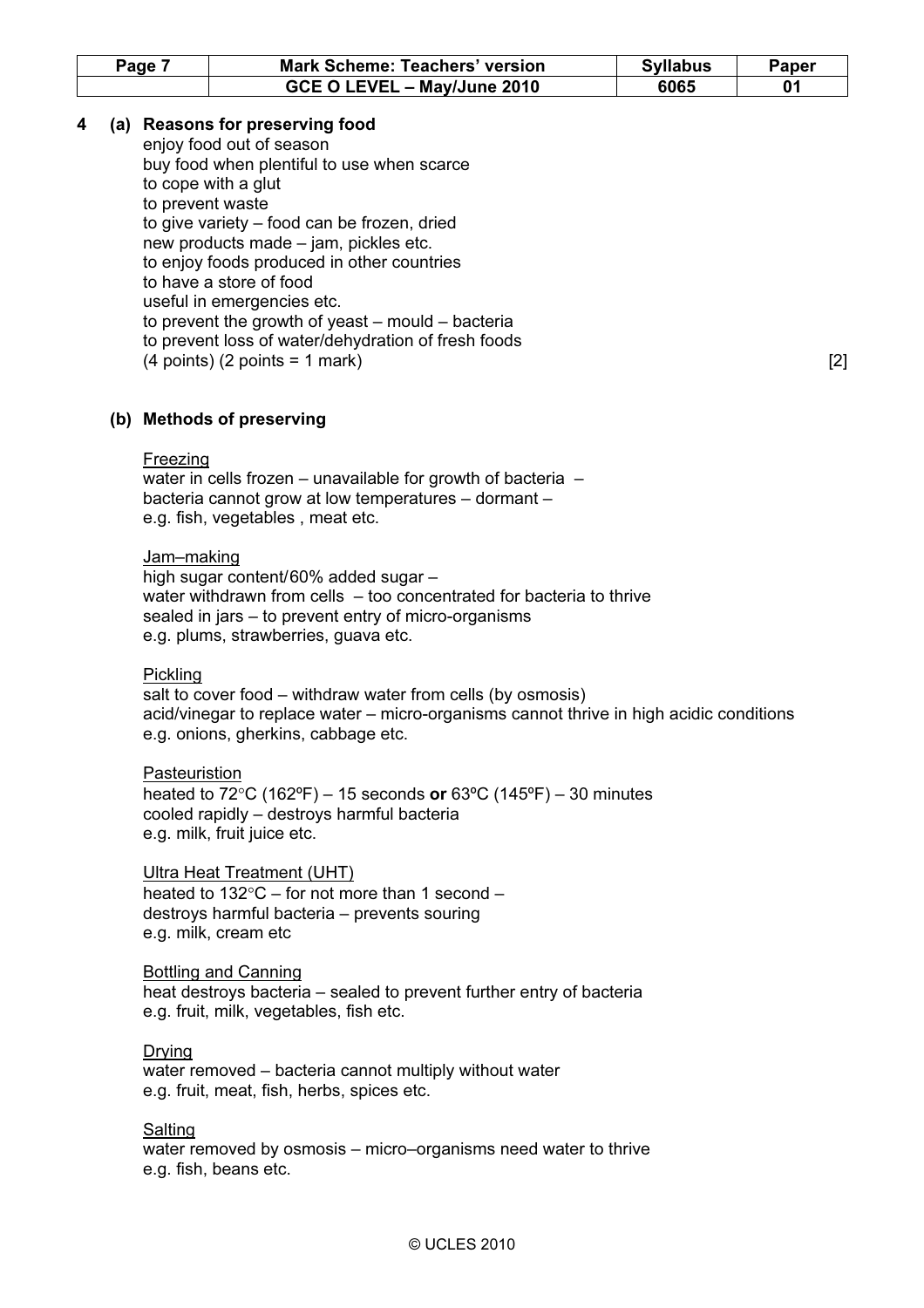| Page 8                          |                                                                                                                                        | <b>Mark Scheme: Teachers' version</b>                                                                                             | <b>Syllabus</b> | Paper |
|---------------------------------|----------------------------------------------------------------------------------------------------------------------------------------|-----------------------------------------------------------------------------------------------------------------------------------|-----------------|-------|
|                                 |                                                                                                                                        | GCE O LEVEL - May/June 2010                                                                                                       | 6065            | 01    |
| Smoking<br>e.g. fish, meat      | inhibits growth of micro-organisms                                                                                                     | salt removes water – phenols from smoke deposited on food surface                                                                 |                 |       |
|                                 | Accelerated Freeze Drying (AFD)                                                                                                        | water sublimes in vacuum - structure remains same -<br>micro–organisms need water to thrive e.g. coffee, vegetables, strawberries |                 |       |
|                                 | Vacuum packing<br>air removed - entry of micro-organisms prevented -<br>no oxygen for bacterial growth<br>e.g. meat, fish, coffee etc. |                                                                                                                                   |                 |       |
| Irradiation                     | cannot detect that process has taken place -<br>micro-organisms destroyed by gamma rays -<br>e.g. spices, strawberries etc.            | packages irradiated – no change to appearance of food –                                                                           |                 |       |
| Name of method<br>Named example | Artificial additives<br>e.g. sausages, bacon etc.<br>Principles of method<br>4 points for each method                                  | sulfur dioxide – nitrates – inhibit growth of micro-organisms<br>1 point<br>2 points<br>1 point                                   |                 |       |
|                                 | 3 methods of preserving<br>2 points = $1$ mark                                                                                         | $3 \times 4$ points = 12 points                                                                                                   |                 | [6]   |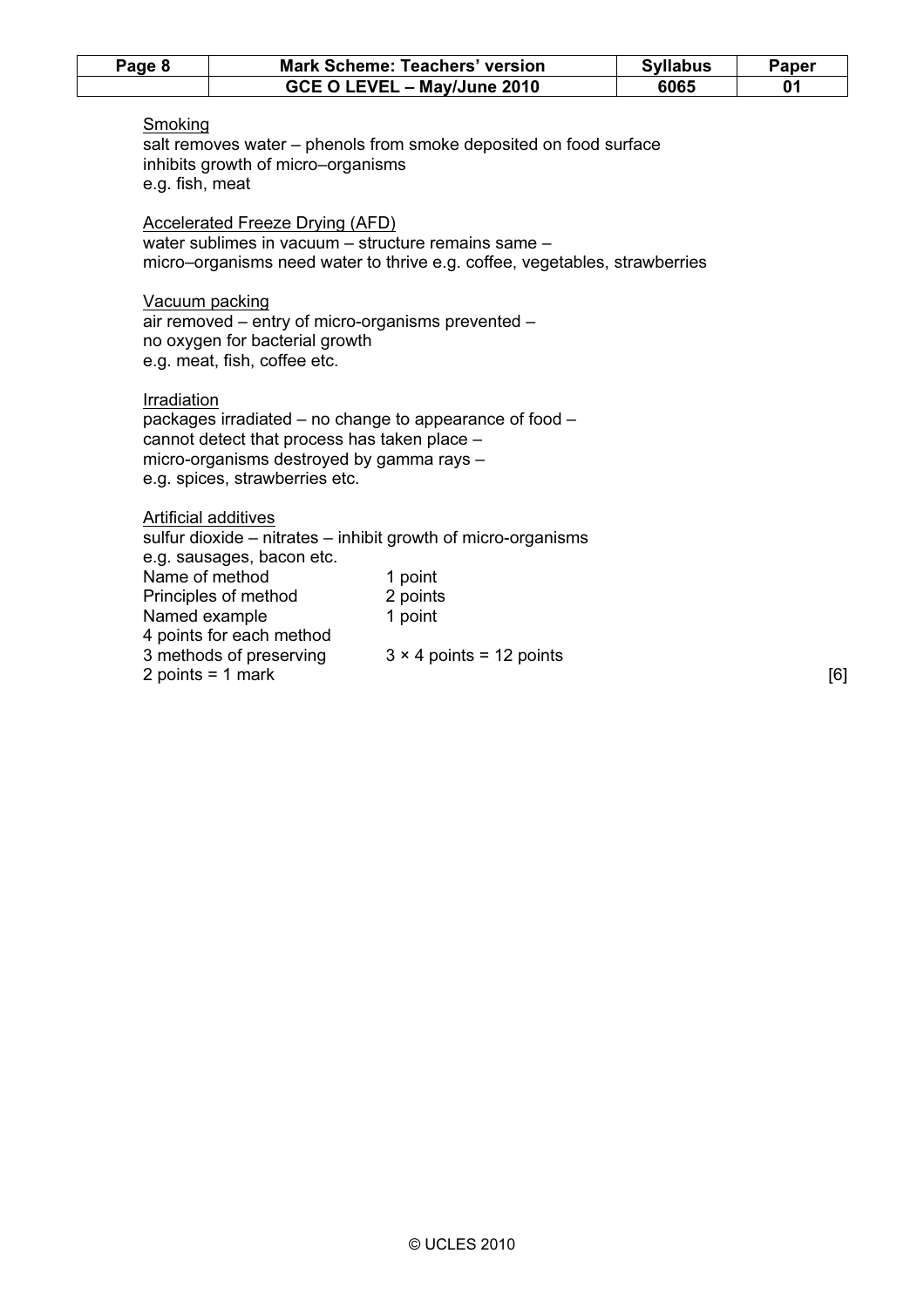| Page 9 | <b>Mark Scheme: Teachers' version</b> | <b>Syllabus</b> | Paper |
|--------|---------------------------------------|-----------------|-------|
|        | GCE O LEVEL - May/June 2010           | 6065            |       |

# (c) (i) Advantages and disadvantages of convenience foods

# Advantages

 save time little or no preparation little or no cooking useful in emergencies less washing up no waste large variety available readily available easy to carry portion control cook may not have ability to make product – e.g. puff pastry less equipment required may cook and serve in same container consistent product easy to store longer shelf life than fresh may be fortified/have added nutrients

# Disadvantages

 expensive packaging may cause pollution can be high in fat can be high in sugar can be high in salt can be low in NSP contain additives small portions loss of vitamins B and C during processing loss of skills 6 points – at least 2 points from each area  $2 points = 1 mark$  [3]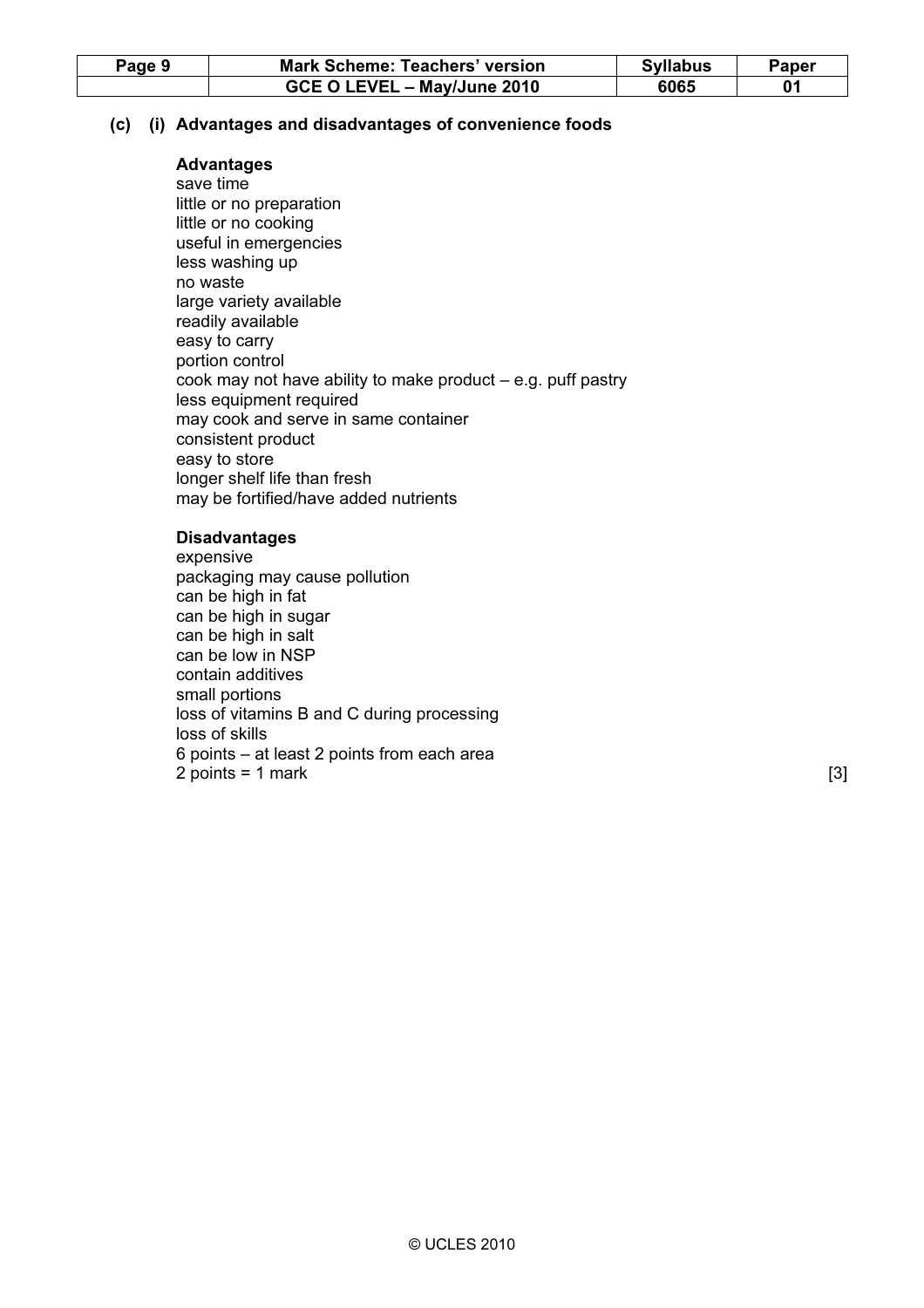| Page 10                |                                                                                                                                                                                                           | <b>Mark Scheme: Teachers' version</b>                                                                                                                                                                                                                                                                                                                                                                                                                                                                                                                                 | <b>Syllabus</b> | Paper |
|------------------------|-----------------------------------------------------------------------------------------------------------------------------------------------------------------------------------------------------------|-----------------------------------------------------------------------------------------------------------------------------------------------------------------------------------------------------------------------------------------------------------------------------------------------------------------------------------------------------------------------------------------------------------------------------------------------------------------------------------------------------------------------------------------------------------------------|-----------------|-------|
|                        |                                                                                                                                                                                                           |                                                                                                                                                                                                                                                                                                                                                                                                                                                                                                                                                                       | 6065            | 01    |
| brand                  | (ii) Labelling convenience foods<br>name of product<br>description<br>name of manufacturer<br>address of manufacturer<br>ingredients<br>cooking instructions<br>storage instruction<br>serving suggestion | GCE O LEVEL - May/June 2010<br>give information to consumer $-$ some information is a legal requirement<br>- so consumer knows what is being bought<br>- further details e.g. tuna in brine/identify<br>- reliability, consumer knows what to expect etc.<br>- recognised as something seen before<br>- in case of need to contact<br>- descending order - by weight - consumer may have<br>allergies etc.<br>- for best result/new product/inexperienced<br>$-$ to maintain best condition<br>$-$ to give ideas to consumer<br>- to give information on new products |                 |       |
| weight<br>sugar<br>fat | picture of product<br>special claims<br>vegetarian society symbol<br>wheat ear symbol<br>recycle symbol<br>nutritional information<br>kilocalorie content                                                 | - consumer can calculate unit cost/make comparisons<br>- reduced fat/no added sugar/added vitamin C etc.<br>- so vegetarians know food is suitable<br>- gluten free/coeliacs can consume<br>- consumer knows how to dispose<br>- consumer knows nutritional value per 100g<br>- consumer may be calorie counting, trying to lose weight<br>- useful for diabetics<br>- states amount of saturated fat -<br>- consumer may have CHD - or wish to follow healthier<br>diet                                                                                              |                 |       |
| salt<br>price          | additives identified<br>may include nuts<br>$(8 \text{ points})$ $(2 \text{ points} = 1 \text{ mark})$                                                                                                    | - consumer can control salt intake if suffering from<br>hypertension<br>- consumer may wish to avoid/allergies etc.<br>- important information for people with allergies etc.<br>- if on special offer/can compare with other products etc.                                                                                                                                                                                                                                                                                                                           |                 | [4]   |
| 5                      | (a) Reasons for the importance of cereals                                                                                                                                                                 | readily available – easy to transport – easy to grow – cheap –                                                                                                                                                                                                                                                                                                                                                                                                                                                                                                        |                 |       |

 carbohydrate/starch – source of energy – staple food – filling – easy to store – source of (LBV) protein – NSP in wholegrains – versatile – can be used for sweet and savoury dishes – easy to prepare – easy to eat etc.  $(6 \text{ points}) (2 \text{ points} = 1 \text{ mark})$  [3]

# (b) Named cereals

 wheat – oats – barley – rye – corn/maize/mealie meal – millet – rice – sorghum  $(4 \text{ points}) (2 \text{ points} = 1 \text{ mark})$  [2]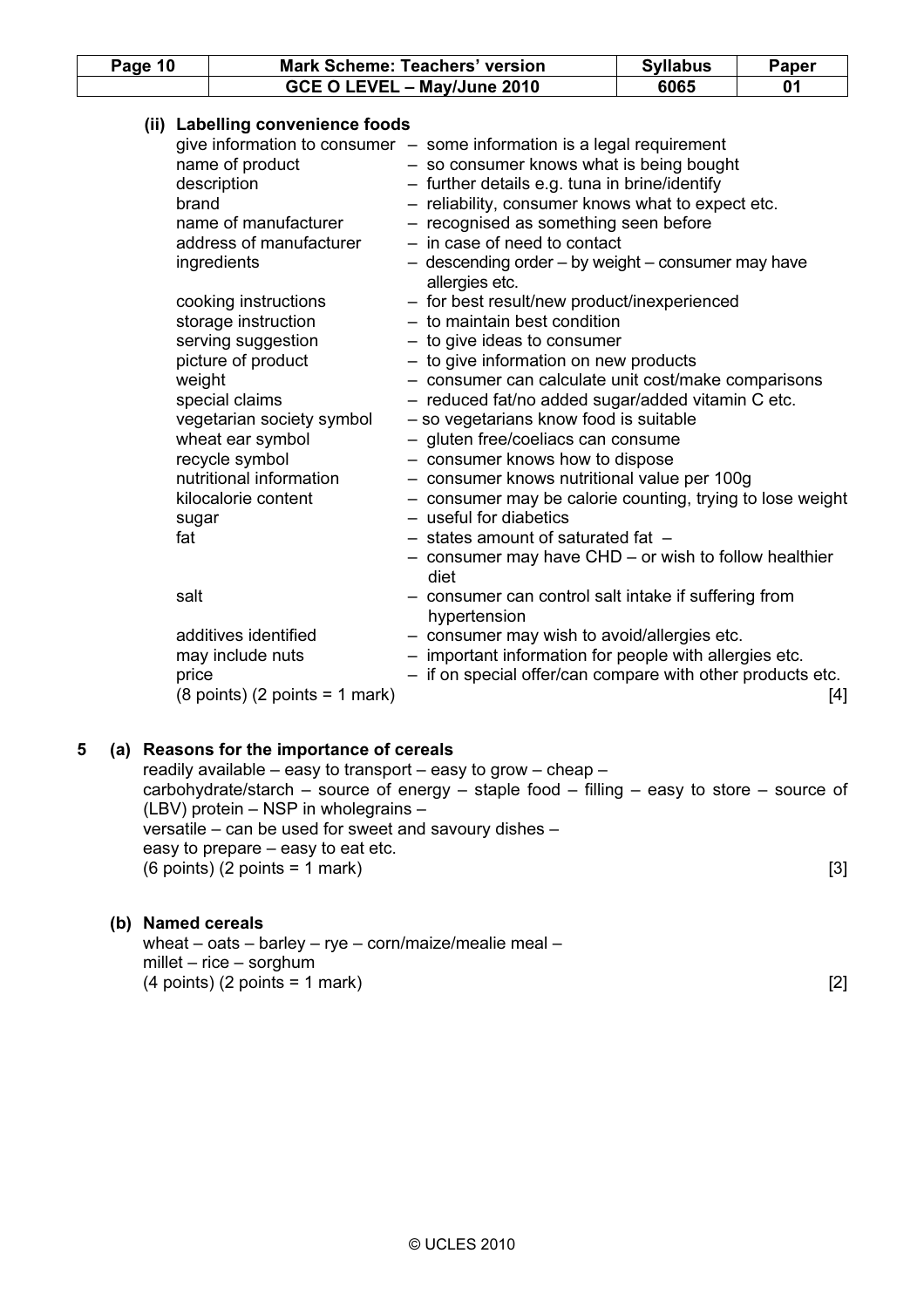|   | Page 11 |                                | <b>Mark Scheme: Teachers' version</b>                                                                                                                                                                                                                                                                                                                                                                                                                                                                                                                                                                                                                                                                                                                      | <b>Syllabus</b> | Paper |
|---|---------|--------------------------------|------------------------------------------------------------------------------------------------------------------------------------------------------------------------------------------------------------------------------------------------------------------------------------------------------------------------------------------------------------------------------------------------------------------------------------------------------------------------------------------------------------------------------------------------------------------------------------------------------------------------------------------------------------------------------------------------------------------------------------------------------------|-----------------|-------|
|   |         |                                | GCE O LEVEL - May/June 2010                                                                                                                                                                                                                                                                                                                                                                                                                                                                                                                                                                                                                                                                                                                                | 6065            | 01    |
|   |         |                                | (c) Storage of cereals<br>$\text{cool} - \text{dry} - \text{to prevent germination/growth} - \text{away from smells} -$<br>to prevent mould – and formation of lumps –<br>check regularly - can be attacked by weevils -<br>covered containers - to prevent entry of dust etc. -<br>sealed - to keep out moisture etc. -<br>keep bins off the ground $-$ prevent attack by rats etc. $-$<br>use in rotation – do not mix old and new supplies –<br>decay could spread from old to new - wasteful -<br>wholegrain cereals do not keep as long - fat becomes rancid etc.<br>$(6$ points) $(2$ points = 1 mark)                                                                                                                                               |                 | $[3]$ |
|   |         |                                | (d) Choice of flour for making bread<br>strong/hard flour – high gluten content – becomes stretchy/elastic with moisture – and kneading<br>$-$ stretches to hold gases $-$<br>gives firm structure -<br>white flour $-$ lighter $-$ so rises better $-$<br>plain flour - no chemical raising agent required -<br>wholemeal flour - contains NSP - follows dietary guidelines -<br>not SR flour – contains baking powder – yeast is raising agent<br>$(6$ points) $(2$ points = 1 mark)                                                                                                                                                                                                                                                                     |                 | $[3]$ |
|   |         |                                | (e) Changes taking place when a loaf of bread is baked<br>rises/increases in size -<br>warmth of oven encourages fermentation of yeast -<br>carbon dioxide produced - gives open texture -<br>alcohol evaporates – water evaporates – pushes up dough –<br>yeast is killed by heat – no more carbon dioxide produced –<br>gas in dough expands when heated - protein/gluten coagulates -<br>shape sets – starch dextrinises – forms crust – browns –<br>crust lifts off/'oven spring' - light texture - fat melts<br>as carbon dioxide continues to expand after shape has set -<br>air replaces escaped gas - flour gelatinises -<br>Maillard browning – action of protein and sugar – etc.<br>$(8 \text{ points})$ $(2 \text{ points} = 1 \text{ mark})$ |                 | [4]   |
| 6 |         | (a) Creaming                   | e.g. Victoria sandwich cake, queen cakes, Eve's pudding etc.<br>equal quantities - fat and sugar - with wooden spoon/electric mixer -<br>until light and fluffy $-$ traps air $-$ to help raise the mixture $-$<br>butter or soft margarine - good colour - and flavour -<br>caster sugar – finer grains – easier to cream<br>(6 points to include 1 example) (2 points = 1 mark)                                                                                                                                                                                                                                                                                                                                                                          |                 | $[3]$ |
|   |         | (b) Basting<br>and extractives | e.g. roast beef, grilled steak etc.<br>pour – or spoon – hot fat – over surface of food – from time to time<br>to prevent drying $-$ or burning $-$ adds flavour of fat $-$<br>(6 points to include 1 example) (2 points = 1 mark)                                                                                                                                                                                                                                                                                                                                                                                                                                                                                                                         |                 | [3]   |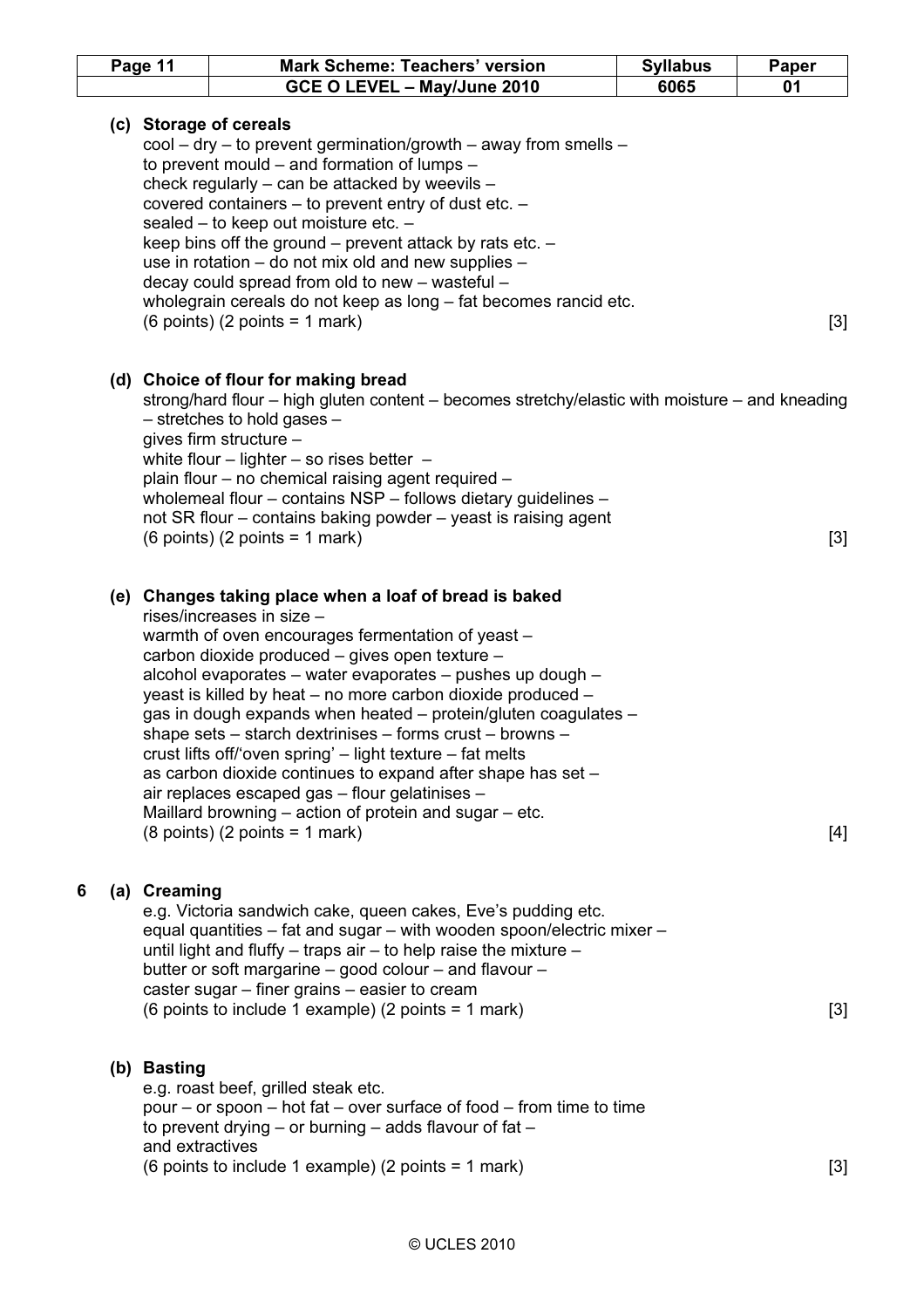|   | Page 12 |                       | <b>Mark Scheme: Teachers' version</b>                                                                                                                                                                                                                                                                                                                                                                                                                                                                                                                                                                                                                                                                                                                                                                                                                                                                                                                                                                                                                                                                                                                                        | <b>Syllabus</b> | Paper |
|---|---------|-----------------------|------------------------------------------------------------------------------------------------------------------------------------------------------------------------------------------------------------------------------------------------------------------------------------------------------------------------------------------------------------------------------------------------------------------------------------------------------------------------------------------------------------------------------------------------------------------------------------------------------------------------------------------------------------------------------------------------------------------------------------------------------------------------------------------------------------------------------------------------------------------------------------------------------------------------------------------------------------------------------------------------------------------------------------------------------------------------------------------------------------------------------------------------------------------------------|-----------------|-------|
|   |         |                       | GCE O LEVEL - May/June 2010                                                                                                                                                                                                                                                                                                                                                                                                                                                                                                                                                                                                                                                                                                                                                                                                                                                                                                                                                                                                                                                                                                                                                  | 6065            | 01    |
|   |         | (c) Making a roux     | e.g. base for sauce, soup or named e.g. - cheese sauce<br>equal quantities - fat and flour - usually margarine/butter/dripping<br>for colour – and flavour – melt fat – do not brown – stir in flour – wooden spoon<br>resembles a paste – cook over gentle heat – for 1 minute –<br>stir constantly – to prevent sticking/burning – starch absorbs fat –<br>looks 'sandy'/like marzipan (or other description)<br>(6 points to include 1 example) (2 points = 1 mark)                                                                                                                                                                                                                                                                                                                                                                                                                                                                                                                                                                                                                                                                                                       |                 | $[3]$ |
|   |         | (d) Sautéing          | e.g. mushrooms, potatoes, onions<br>$toss$ – small/thin pieces of food – or cooked food –<br>in small amount – of hot fat – over low heat – type of frying – lid on pan – until fat absorbed –<br>quick method - browns food<br>(6 points to include 1 example) (2 points = 1 mark)                                                                                                                                                                                                                                                                                                                                                                                                                                                                                                                                                                                                                                                                                                                                                                                                                                                                                          |                 | [3]   |
|   |         | (e) Making a stock    | e.g. vegetable, chicken, beef, fish<br>boil – bones/small pieces of food – for a long time – strain<br>to gain flavour/extractives - to add to soup/sauces/casseroles -<br>instead of water – can use commercial stock cube<br>(6 points to include 1 example) (2 points = 1 mark)                                                                                                                                                                                                                                                                                                                                                                                                                                                                                                                                                                                                                                                                                                                                                                                                                                                                                           |                 | $[3]$ |
| 7 |         | <b>Choice</b><br>Care | (a) Choice and care of kitchen knives<br>reliable brand - may have a guarantee -<br>variety of sizes for different purposes - peeling, chopping etc. -<br>serrated edge useful for slicing fruit and vegetables finely -<br>strong handle – comfortable to hold – handle firmly fixed –<br>wood, plastic etc. $-$ easy to grip $-$ no cracks/joins for dirt to collect<br>some have blade and handle as one piece of metal - easy to clean -<br>sharp – blunt knives slip – rigid blade – does not bend when cutting, except palette knives –<br>need to be flexible -<br>stainless steel - hard wearing -<br>large knives not usually stainless unless permanently sharp -<br>blade able to be sharpened - for efficient cutting etc.<br>store with blades pointing downwards - in a knife block -<br>or with sheath over blade – or point protected by cork –<br>use on a chopping board -<br>wash in hot soapy water $-$ dry thoroughly $-$ to prevent rusting $-$<br>do not use to cut frozen meat etc. unless specially for purpose -<br>wash immediately after cutting lemon - to prevent staining metal -<br>(10 points to cover choice and care) (2 points = 1 mark) |                 | $[5]$ |